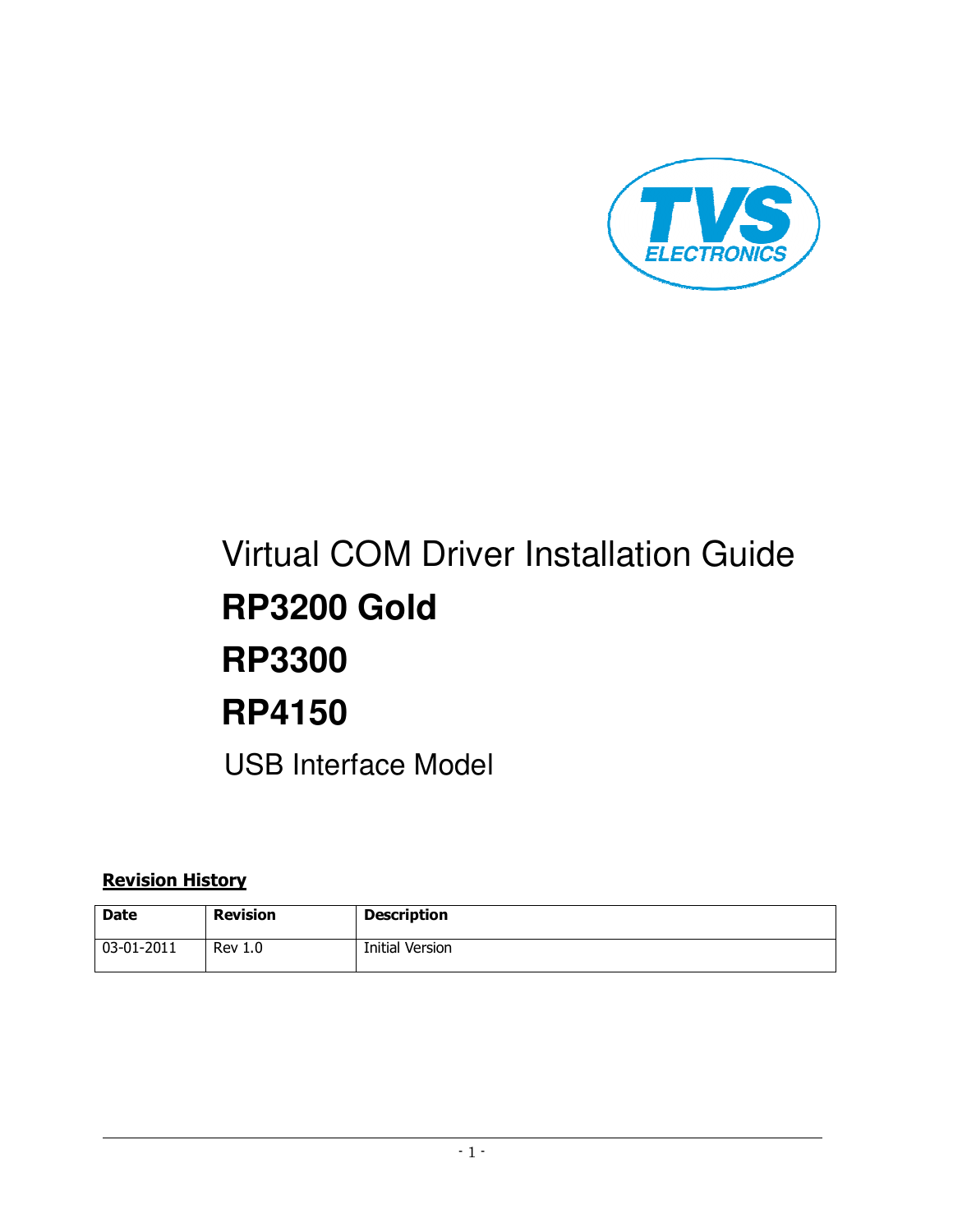#### A. Introduction

This document is to explain about the virtual COM port driver installation for following models. RP3200 Gold, RP3300 & RP4150.

You may want to use Virtual COM if only USB port is available on the PC and your application software accepts only serial port. Please read this document carefully prior to the actual usage.

### B. Condition

 $\ddot{\phantom{a}}$ 

OS: Windows2000, XP, Vista (including 64bit) or Windows 2003 Sever PC: USB port is available to connect to the printer. Printer: RP3200 Gold, RP3300, RP4150 using USB port is V-COM.

#### C. Installation steps

This explanation is based on Windows XP but the steps are almost same for other OS.

- 1. Please set the memory switch 5-3 USB mode for "V-COM" (Refer User Manual)
- 2. Connect the PC and printer with USB cable while printer power is kept off.
- 3. Unzip the ZIP file (If you get the Virtual COM driver as ZIP file.)
- 4. Run "Setup" in the folder of driver files.
- 5. Following Windows shows up. Please press "OK".



6. "Software Install" window shows up. Please press "Continue Anyway".

| <b>Software Installation</b>                                                                                                                                                                                                                                                                                                                                                                                                                                                             |
|------------------------------------------------------------------------------------------------------------------------------------------------------------------------------------------------------------------------------------------------------------------------------------------------------------------------------------------------------------------------------------------------------------------------------------------------------------------------------------------|
| The software you are installing has not passed Windows Logo<br>testing to verify its compatibility with Windows XP. [Tell me why<br>this testing is important.)<br>Continuing your installation of this software may impair<br>or destabilize the correct operation of your system<br>either immediately or in the future. Microsoft strongly<br>recommends that you stop this installation now and<br>contact the software vendor for software that has<br>passed Windows Logo testing. |
| <b>STOP</b> Installation<br>Continue Anyway                                                                                                                                                                                                                                                                                                                                                                                                                                              |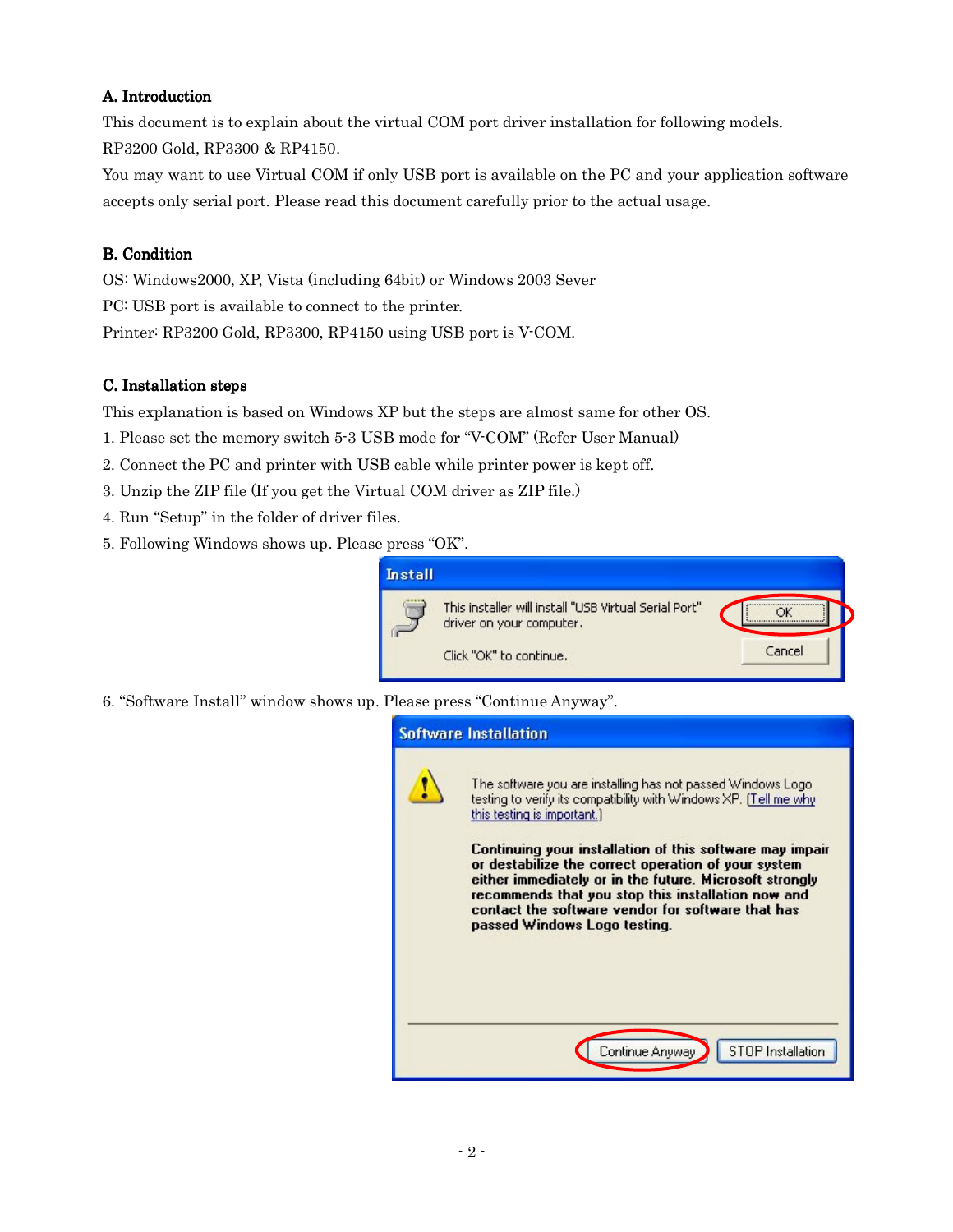7. Then "Hardware Installation" window show up. Please press "Continue Anyway" and repeat this once more.



8. Turn the printer on. Then the Wizard below shows up. Please choose "Install the software automatically" and press "Next".

| <b>Found New Hardware Wizard</b> |                                                                                                                       |
|----------------------------------|-----------------------------------------------------------------------------------------------------------------------|
|                                  | Welcome to the Found New<br>Hardware Wizard                                                                           |
|                                  | This wizard helps you install software for:                                                                           |
|                                  | <b>TVS Electronics Virtual Communication Port</b>                                                                     |
|                                  | If your hardware came with an installation CD<br>or floppy disk, insert it now.<br>What do you want the wizard to do? |
|                                  |                                                                                                                       |
|                                  | Install the software automatically (Recommended)<br>Install from a list or specific location (Auvanced)               |
|                                  | Click Next to continue.                                                                                               |
|                                  | Next ><br>Cancel<br>< Back                                                                                            |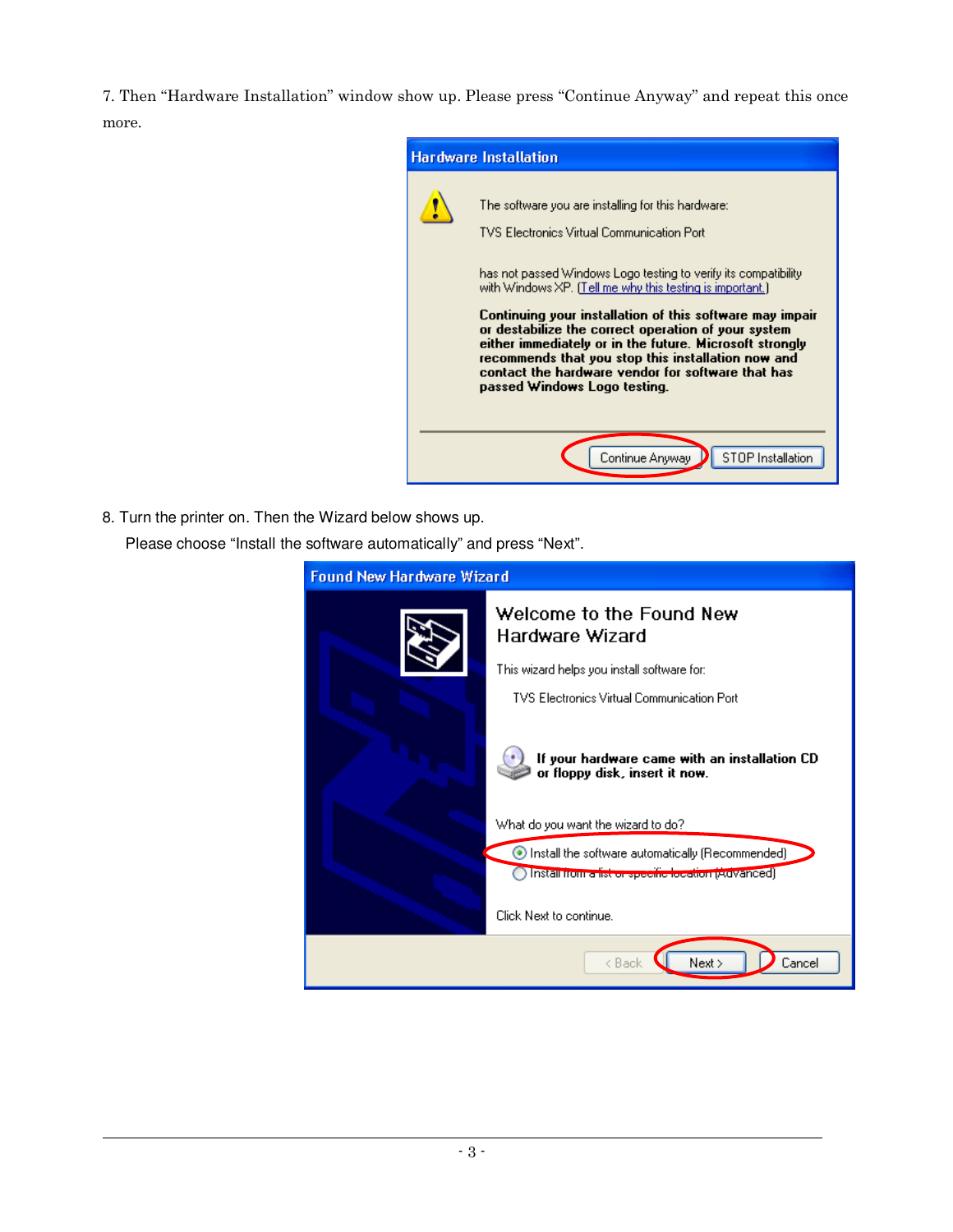9. This window shows up. Please press "Continue".



10. Then driver installation is finished.

 $\ddot{\phantom{a}}$ 

Please reboot the PC. (Recommended)

| <b>Found New Hardware Wizard</b> |                                                                                                            |
|----------------------------------|------------------------------------------------------------------------------------------------------------|
|                                  | Completing the Found New<br><b>Hardware Wizard</b><br>The wizard has finished installing the software for: |
|                                  | <b>TVS Electronics Virtual Communication Port</b>                                                          |
|                                  | Click Finish to close the wizard.                                                                          |
|                                  | Cancel<br>< <u>B</u> ack<br>Finish                                                                         |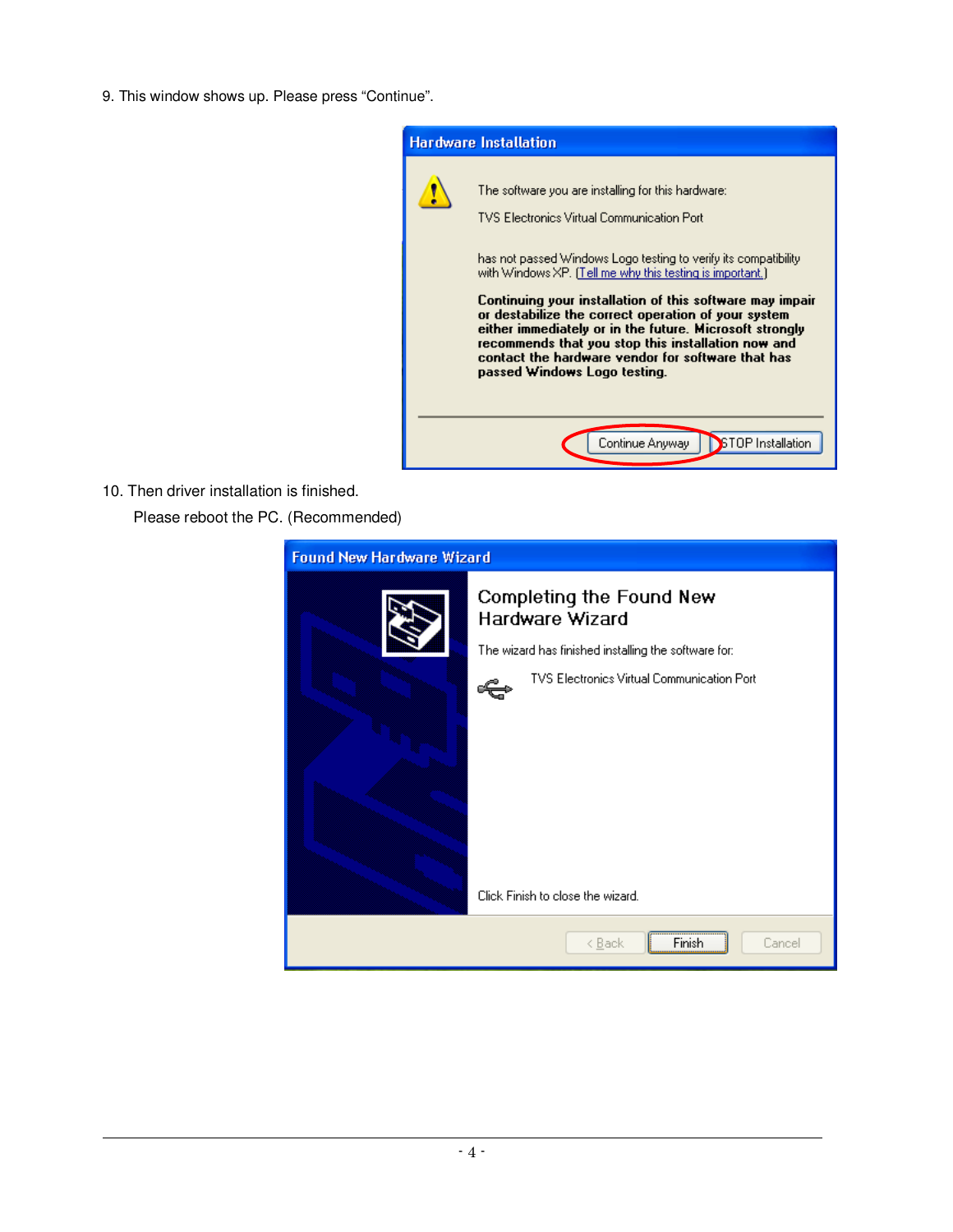- 11. Then please check if the driver is installed correctly in the "Device Manager".
	- A. 2 Ports are added (COM7 and COM8 / COM1025)

| Device Manager                                                                                                                                                                                                                                                                                                                                                                                                                                                                                                                                                                                                                                                                                                                                                                              |  |
|---------------------------------------------------------------------------------------------------------------------------------------------------------------------------------------------------------------------------------------------------------------------------------------------------------------------------------------------------------------------------------------------------------------------------------------------------------------------------------------------------------------------------------------------------------------------------------------------------------------------------------------------------------------------------------------------------------------------------------------------------------------------------------------------|--|
| File<br>Action<br><b>View</b><br>Help                                                                                                                                                                                                                                                                                                                                                                                                                                                                                                                                                                                                                                                                                                                                                       |  |
| 67 <del>63</del> 63 63 20<br>晅                                                                                                                                                                                                                                                                                                                                                                                                                                                                                                                                                                                                                                                                                                                                                              |  |
| Other devices<br><b>i</b> . Multimedia Video Controller<br>SM Bus Controller<br>? Video Controller (VGA Compatible)<br>□ y Ports (COM & LPT)<br>Communications POR (COMI)<br>ECP Printer Port (LPT1)<br>$\mathbb {Y}$ TVS Electronics Virtual Communication Port (COM1025) $\dot{}$<br>$\overline{\mathcal{Y}}$ TVS Electronics Virtual Communication Port (COM7).<br><b>R</b> Processors<br>___ Sound, video and __ __ __<br>$\overline{+}$<br>System devices<br>庙<br>∙⊖ Universal Serial Bus controllers<br>Ė<br>Standard Enhanced PCI to USB Host Controller<br>Standard OpenHCD USB Host Controller<br>Standard OpenHCD USB Host Controller<br>€ USB Printing Support<br>€ USB Printing Support<br><del>∉</del> USB Root Hub<br><del>∉</del> USB Root Hub<br><del>⊖ో</del> USB Root Hub |  |
|                                                                                                                                                                                                                                                                                                                                                                                                                                                                                                                                                                                                                                                                                                                                                                                             |  |

12. Please change the "Bits per second" to "115200" and "Flow control" of port setting to "Hardware".

(Recommended)

| <b>COM7 Properties</b> |                  |
|------------------------|------------------|
| Port Settings          |                  |
| Bits per second:       | 115200           |
| Data bits:             | 8                |
| Parity:                | None             |
| Stop bits:             | 1                |
| Flow control: Hardware |                  |
|                        | Restore Defaults |
| 0K                     | Cancel<br>Apply  |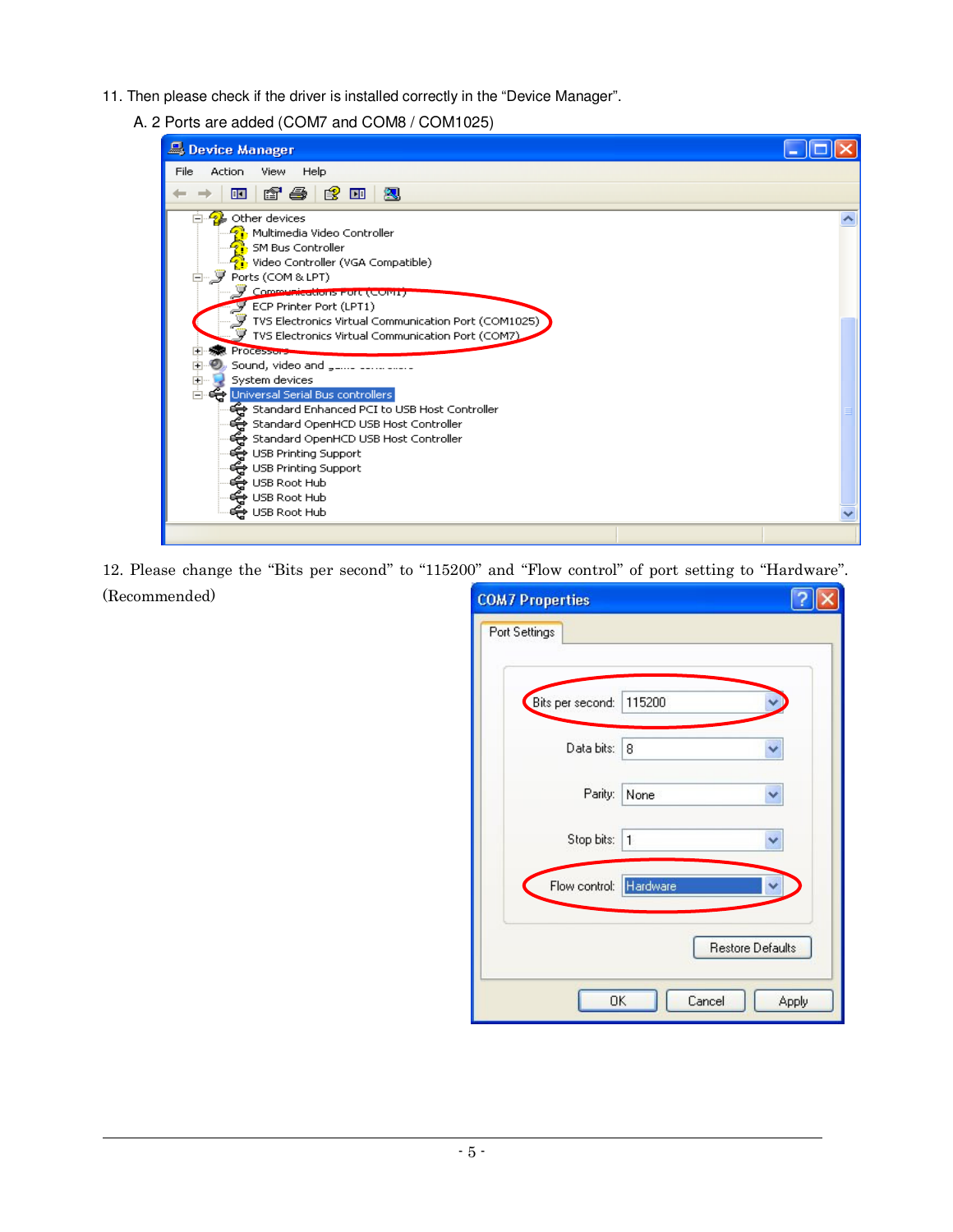13. To delete the driver, please choose "ctvrcom" in "Add or Remove Programs" and press "Change/Remove". Then Uninstall window shows up. Please follow the instruction.

|                       | Add or Remove Programs                                                       |               |               |  |
|-----------------------|------------------------------------------------------------------------------|---------------|---------------|--|
|                       | Currently installed programs:                                                | Sort by: Name |               |  |
| Change or<br>Remove   | CBM JPOS Printer Driver                                                      | Size          | 3.29MB        |  |
| Programs              | ¦an<br>K<br>CBM OPOS                                                         | Size          | 1.45MB        |  |
|                       | <b>B</b> CITIZEN_MAINT_TOOL                                                  | Size          | 0.36MB        |  |
| Add New<br>Programs   | <b>Instruction</b>                                                           | Size          | 0.17MB<br>Ξ   |  |
|                       | To change this program or remove it from your computer, click Change/Remove. |               | Change/Remove |  |
| Add/Remove<br>Windows | HSP56 MR Drivers                                                             |               |               |  |
| Components            | J2SE Runtime Environment 5.0                                                 | Size          | 71.81MB       |  |
|                       | 53Display                                                                    |               |               |  |
|                       | S3Gamma2                                                                     |               |               |  |
|                       | <b>is3Info2</b>                                                              |               |               |  |
|                       | Twister and Utilities                                                        | Size          | 0.11MB        |  |
|                       | USB Serial Converter Drivers                                                 |               |               |  |
|                       | Windows XP Hotfix - KB823559                                                 |               |               |  |
|                       | Windows XP Hotfix - KB828741                                                 |               |               |  |
|                       | Windows XP Hotfix - KB833987                                                 |               |               |  |
|                       | del medicine volunte in programma                                            |               |               |  |
|                       |                                                                              |               | Close         |  |